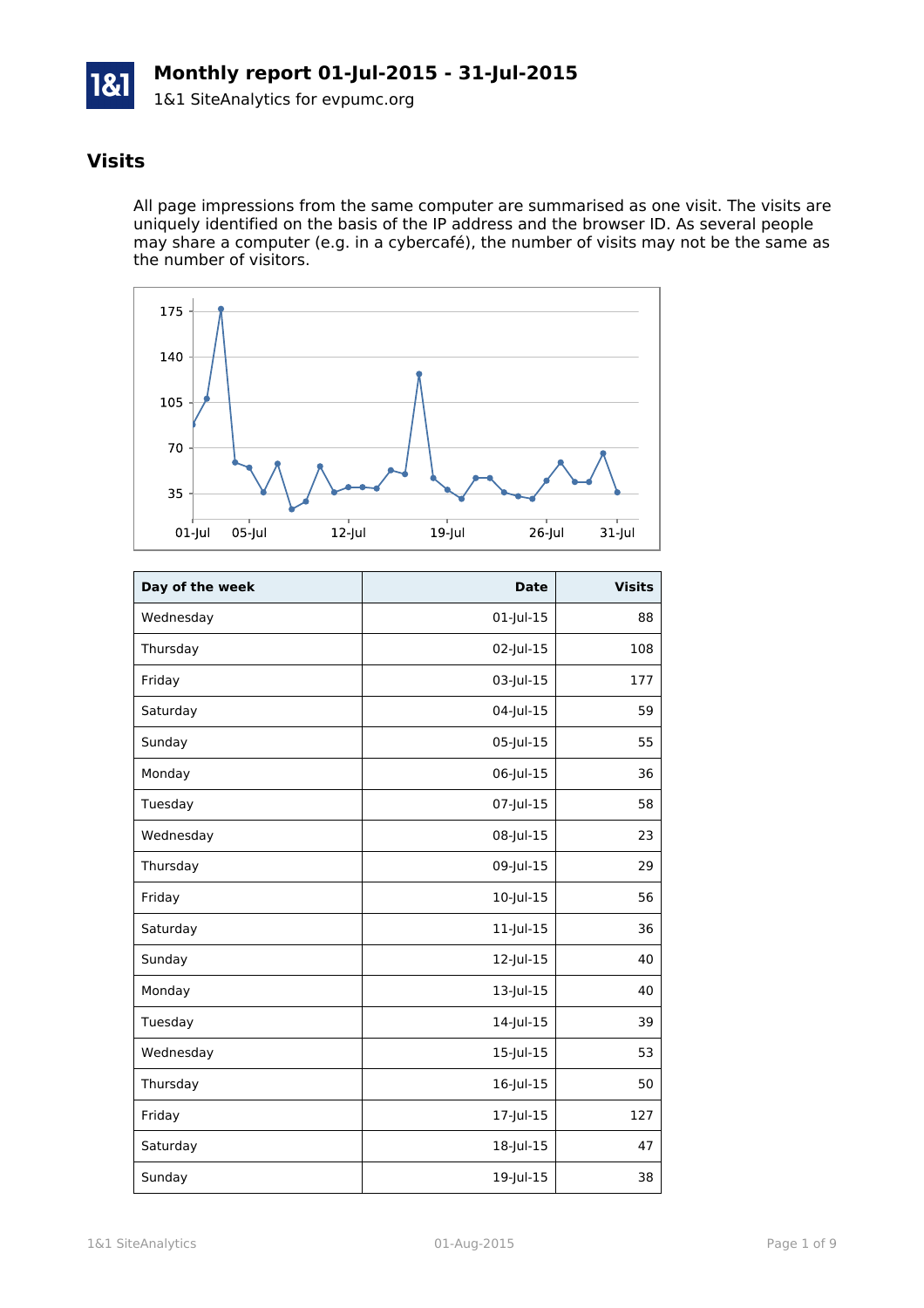| Day of the week | <b>Date</b>     | <b>Visits</b> |
|-----------------|-----------------|---------------|
| Monday          | 20-Jul-15       | 31            |
| Tuesday         | 21-Jul-15       | 47            |
| Wednesday       | 22-Jul-15       | 47            |
| Thursday        | 23-Jul-15       | 36            |
| Friday          | 24-Jul-15       | 33            |
| Saturday        | 25-Jul-15       | 31            |
| Sunday          | 26-Jul-15       | 45            |
| Monday          | 27-Jul-15       | 59            |
| Tuesday         | 28-Jul-15       | 44            |
| Wednesday       | 29-Jul-15       | 44            |
| Thursday        | 30-Jul-15       | 66            |
| Friday          | 31-Jul-15       | 36            |
|                 | <b>Total</b>    | 1,678         |
|                 | <b>Averages</b> | 54            |

### **Search engines**

Using this analysis, you can identify the search engines used by your visitors. You can also see how many visitors reach your pages via the respective search engines.



| <b>Search engines</b> | <b>Visits</b> | %        |
|-----------------------|---------------|----------|
| www.google.com        |               | 100.00 % |
| Total                 | 6             | 100.00 % |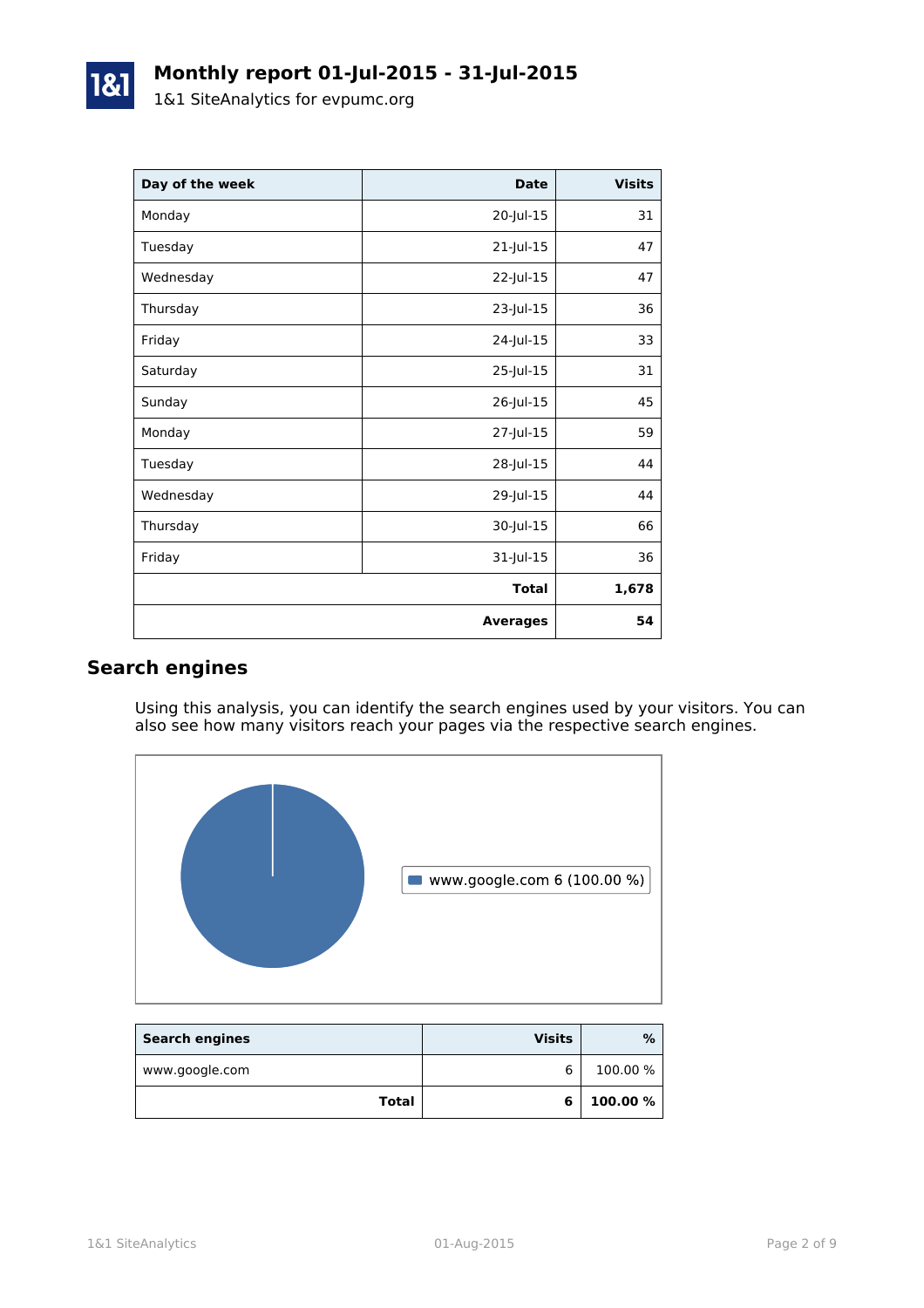

### **Search terms**

The table shows the search terms by means of which your website was found most frequently. Every row contains a search term. For example, if somebody found your website by means of the phrase "repair car", both "repair" and "car" will be displayed as independent terms in the table.

| <b>Search terms</b> | <b>Visits</b> | %        |
|---------------------|---------------|----------|
| church              |               | 33.33 %  |
| elimsport           |               | 33.33 %  |
| evpumc.org          |               | 33.33 %  |
| <b>Total</b>        | 3             | 100.00 % |

### **Most frequently accessed pages**

You can see the most frequently accessed pages. Only fully loaded pages are counted. Individual page elements, such as images or other elements, are not counted individually. This includes all files with the extensions .png, .jpg, jpeg, .gif, .swf, .css, .class, and .js.

| <b>Most frequently accessed pages</b>            | <b>Page impressions</b> | %       |
|--------------------------------------------------|-------------------------|---------|
| /Default.htm                                     | 504                     | 15.52 % |
| /Sermons.htm                                     | 81                      | 2.49 %  |
| /Elim.htm                                        | 74                      | 2.28 %  |
| /Announce.htm                                    | 64                      | 1.97 %  |
| /St_Johns.htm                                    | 55                      | 1.69%   |
| /Calendar.htm                                    | 51                      | 1.57 %  |
| /Believe.htm                                     | 47                      | 1.45 %  |
| /NewsLtrs/Church Newsletter April 2014.p<br>df   | 47                      | 1.45 %  |
| /M-Statement.htm                                 | 46                      | 1.42 %  |
| /NewsLetterIdx.htm                               | 45                      | 1.39 %  |
| /Worship.htm                                     | 42                      | 1.29 %  |
| /NewsLtrs/Church Newsletter January 2014<br>.pdf | 41                      | 1.26 %  |
| /web_links.htm                                   | 40                      | 1.23 %  |
| /Stats.htm                                       | 38                      | 1.17 %  |
| /valley_views1013.htm                            | 31                      | 0.95%   |
| /valley_views0813.htm                            | 28                      | 0.86%   |
| /valley_views1113.htm                            | 27                      | 0.83%   |
| /NewsLtrs/Church Newsletter June 2014.pd<br>f    | 27                      | 0.83%   |
| /valley_views0913.htm                            | 27                      | 0.83%   |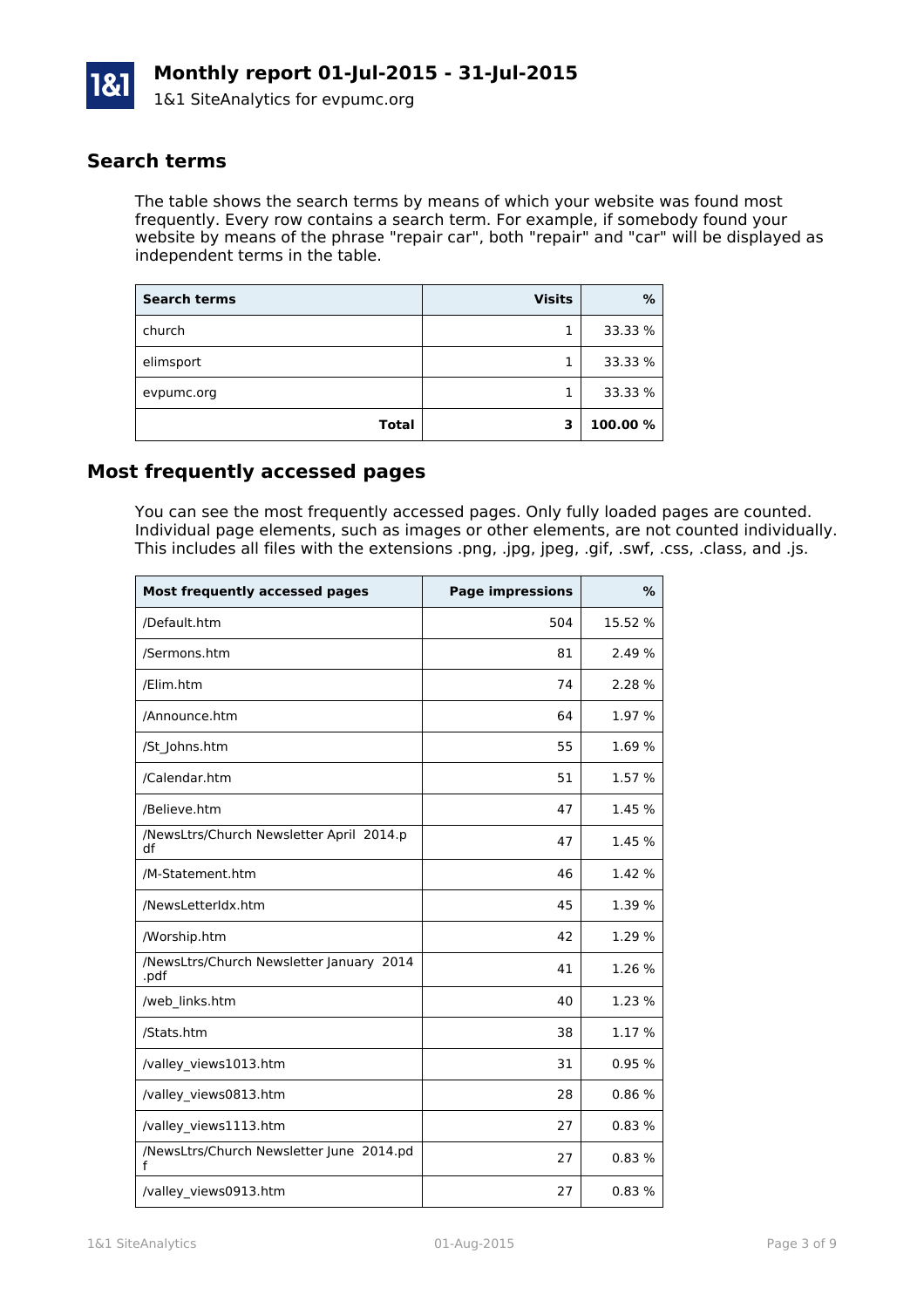

| <b>Most frequently accessed pages</b>                         | <b>Page impressions</b> | %       |
|---------------------------------------------------------------|-------------------------|---------|
| /Announce files/Church Announcements Oc<br>tober 12, 2014.pdf | 25                      | 0.77%   |
| /CalendarOld.htm                                              | 25                      | 0.77%   |
| /Elim-HISTORY.htm                                             | 23                      | 0.71%   |
| /missions.htm                                                 | 21                      | 0.65%   |
| /Ann030914.htm                                                | 21                      | 0.65%   |
| /NewsLtrs/Church Newsletter March 2015.<br>pdf                | 21                      | 0.65%   |
| /Announce files/Church Announcements M<br>arch 15, 2015.pdf   | 20                      | 0.62%   |
| /St_Johns-HISTORY.htm                                         | 20                      | 0.62%   |
| /Ann011914.htm                                                | 19                      | 0.58%   |
| /Stlohns M-Statement.htm                                      | 19                      | 0.58%   |
| /Announce files/Church Announcements Ju<br>ne 14, 2015.pdf    | 19                      | 0.58%   |
| /Ann070614.htm                                                | 19                      | 0.58%   |
| /Ann021614.htm                                                | 19                      | 0.58%   |
| /NewsLtrs/Church Newsletter December 2<br>014.pdf             | 19                      | 0.58%   |
| /Announce files/Church Announcements Ja<br>nuary 11, 2015.pdf | 19                      | 0.58%   |
| /Elim_M-Statement.htm                                         | 19                      | 0.58%   |
| /Ann040614.htm                                                | 19                      | 0.58%   |
| /Ann051814.htm                                                | 18                      | 0.55%   |
| /Ann081014.htm                                                | 18                      | 0.55%   |
| /Ann0030214.htm                                               | 18                      | 0.55%   |
| /Announce files/Church Announcements M<br>arch $1, 2015$ .pdf | 18                      | 0.55%   |
| /NewsLtrs/Church Newsletter June 2015.pdf                     | 18                      | 0.55%   |
| /Bulletins.htm                                                | 18                      | 0.55%   |
| /Ann061514.htm                                                | 18                      | 0.55%   |
| /Announce files/Church Announcements M<br>arch 22, 2015.pdf   | 18                      | 0.55%   |
| /Ann062214.htm                                                | 18                      | 0.55%   |
| /Ann051114.htm                                                | 17                      | 0.52%   |
| /Announce_files/Church Announcements Ap<br>ril 5, 2015.pdf    | 17                      | 0.52%   |
| /Ann083114.htm                                                | 17                      | 0.52%   |
| Other                                                         | 1,373                   | 42.27 % |
| Total                                                         | 3,248                   | 100.00% |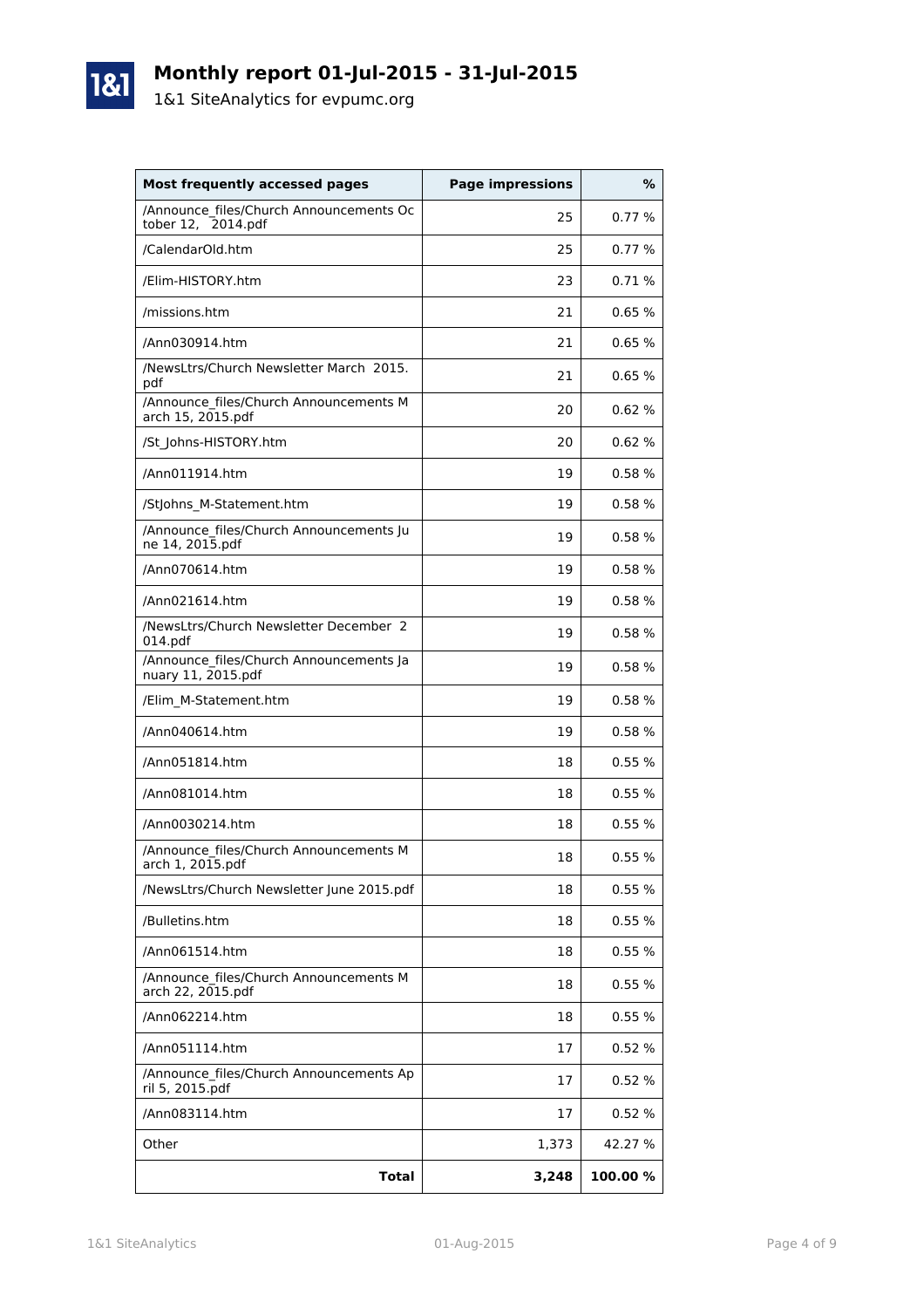

## **Monthly report 01-Jul-2015 - 31-Jul-2015**

1&1 SiteAnalytics for evpumc.org

### **Browsers**

This chart shows the browsers used by your visitors. For example, this helps you to identify the browsers for which you need to optimise your website.



| <b>Browsers</b>         | <b>Visits</b> | %        |
|-------------------------|---------------|----------|
| Mozilla 5               | 141           | 27.01 %  |
| <b>General Crawlers</b> | 95            | 18.20 %  |
| Chrome                  | 67            | 12.84 %  |
| Firefox                 | 53            | 10.15 %  |
| iPhone                  | 43            | 8.24 %   |
| Majestic-12 Web Crawler | 25            | 4.79 %   |
| Internet Explorer       | 21            | 4.02 %   |
| iPad                    | 6             | 1.15 %   |
| Java Framework          | 5             | 0.96%    |
| Other                   | 66            | 12.64 %  |
| Total                   | 522           | 100.00 % |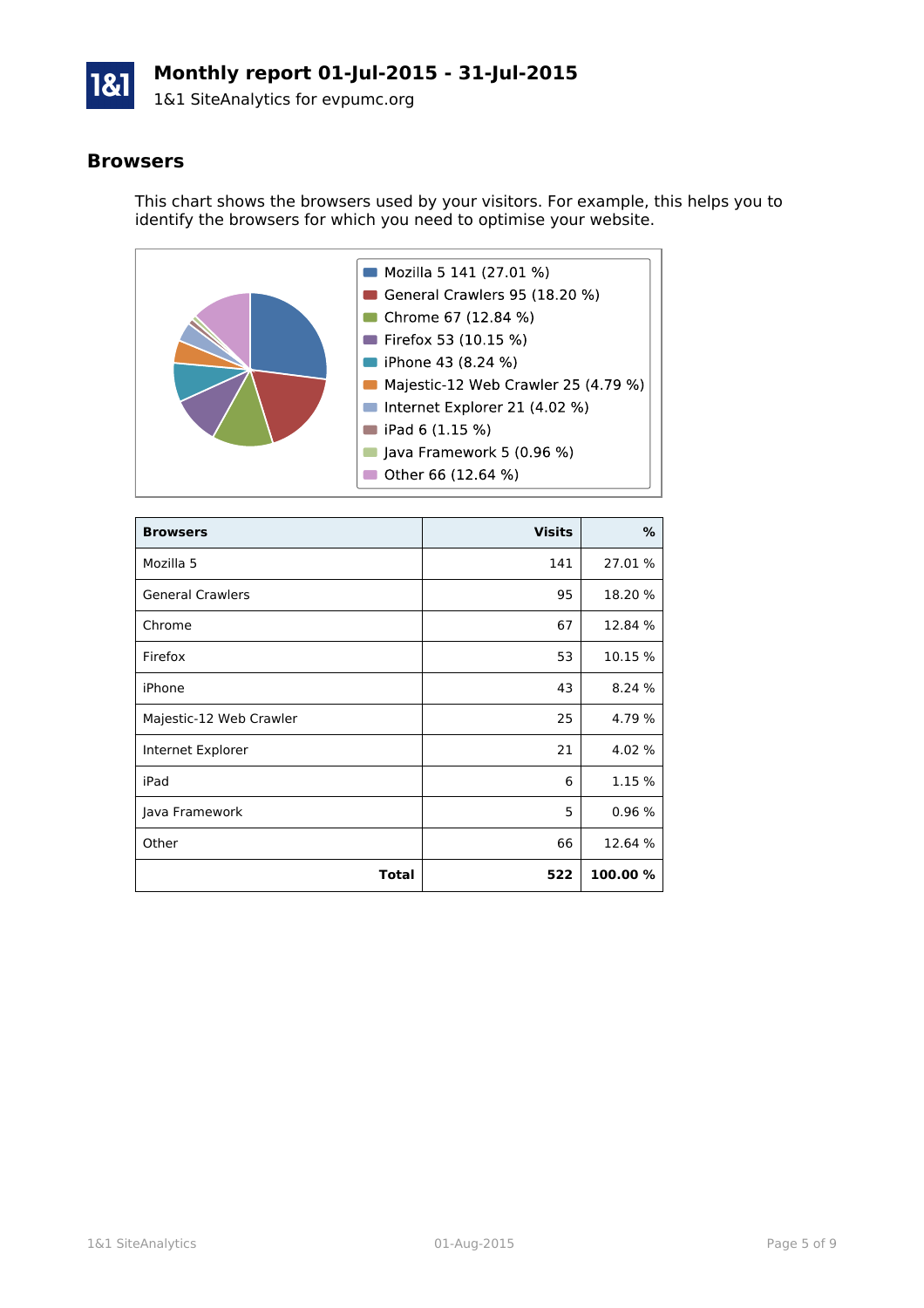# **Monthly report 01-Jul-2015 - 31-Jul-2015**

1&1 SiteAnalytics for evpumc.org

## **Operating systems**

You can see the operating systems used by your visitors. This information helps you to find out for which operating systems you may need to optimise your website.



| <b>Operating systems</b> | <b>Visits</b>  | %        |
|--------------------------|----------------|----------|
| iPhone                   | 132            | 7.87 %   |
| Windows 7                | 88             | 5.24 %   |
| Linux                    | 34             | 2.03 %   |
| Windows NT               | 22             | 1.31 %   |
| Windows XP               | 21             | 1.25 %   |
| Mac OS X                 | 14             | 0.83%    |
| iPad                     | 6              | 0.36%    |
| Android                  | 6              | 0.36%    |
| Samsung                  | $\overline{2}$ | 0.12%    |
| Other                    | 1,353          | 80.63%   |
| <b>Total</b>             | 1,678          | 100.00 % |

### **Referring pages**

You can see the pages that referred your visitors to your website. Referring pages may be other websites or search engines. The complete URL is displayed.

| <b>Referring pages</b>                 | <b>Visits</b> | %       |
|----------------------------------------|---------------|---------|
| www.google.com/                        | 12            | 29.27 % |
| www.google.com/url                     | 6             | 14.63 % |
| www.bing.com/search                    | 5             | 12.20 % |
| yandex.ru/clck/jsredir                 |               | 4.88%   |
| www.umc.org/find-a-church/church/22258 |               | 4.88%   |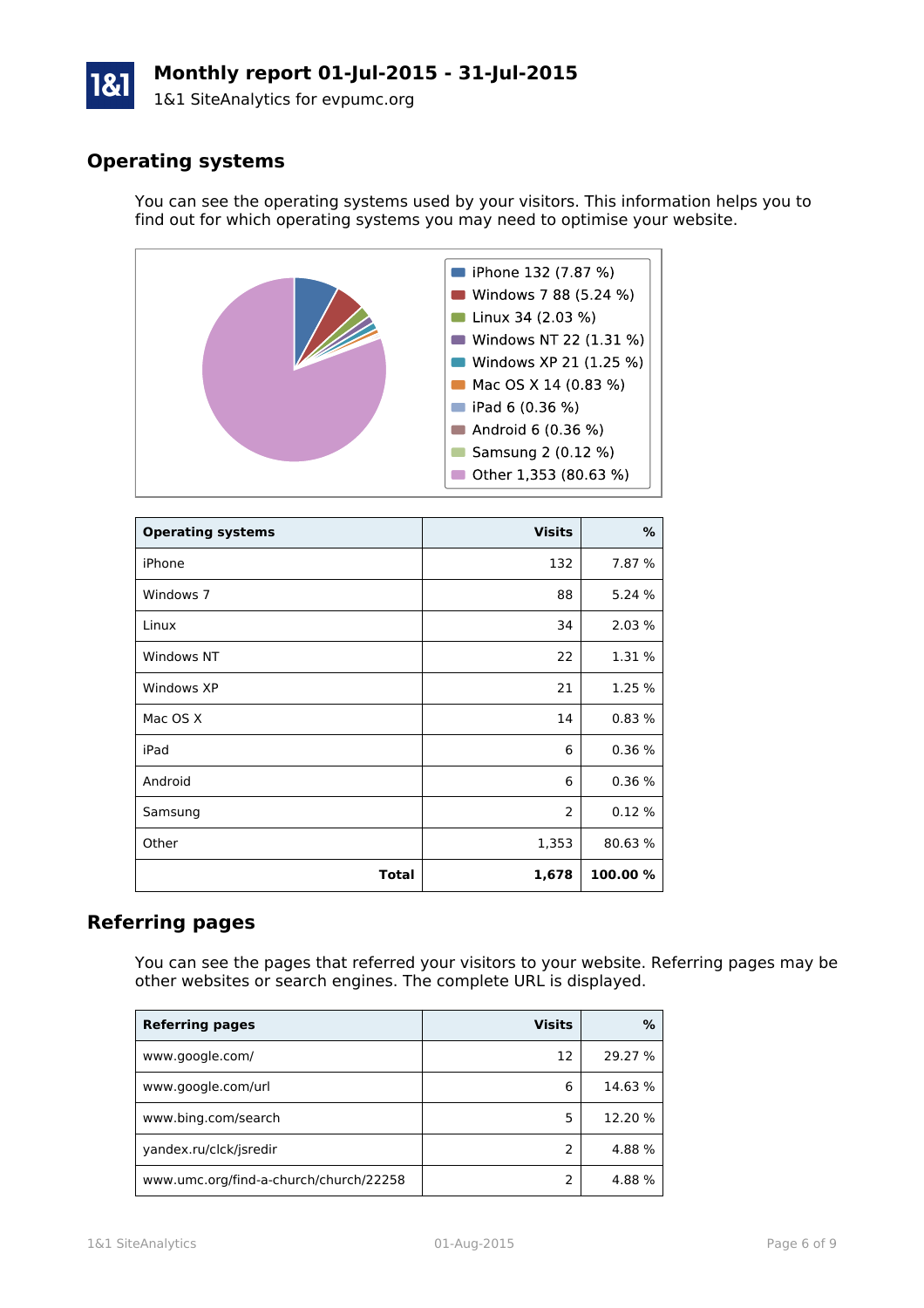

| <b>Referring pages</b>    | <b>Visits</b> | %        |
|---------------------------|---------------|----------|
| microsearch.ru/webmasters |               | 2.44 %   |
| duckduckgo.com            |               | 2.44 %   |
| evprm.org                 |               | 2.44 %   |
| Other                     | 11            | 26.83 %  |
| Total                     | 41            | 100.00 % |

### **Visits from continents**

This analysis shows which continents your visitors come from.

| <b>Continents</b> | <b>Visits</b>  | %        |
|-------------------|----------------|----------|
| North America     | 958            | 70.70 %  |
| Europe            | 208            | 15.35 %  |
| Asia              | 187            | 13.82 %  |
| Australia         | $\overline{2}$ | 0.13%    |
| <b>Total</b>      | 1,354          | 100.00 % |

### **Visits from countries**

This analysis shows which countries your visitors come from. This information indicates the countries that your website should focus on or the countries for which it still needs to be optimised.

| <b>Countries</b>     | <b>Visits</b>  | %       |
|----------------------|----------------|---------|
| <b>United States</b> | 957            | 70.63 % |
| China                | 183            | 13.49 % |
| Germany              | 74             | 5.45 %  |
| France               | 59             | 4.39 %  |
| Russia               | 27             | 1.99 %  |
| United Kingdom       | 20             | 1.46 %  |
| Czech Rep.           | 13             | 0.93%   |
| Italy                | $\overline{7}$ | 0.53 %  |
| Ukraine              | 4              | 0.33%   |
| Malaysia             | $\overline{2}$ | 0.13%   |
| Australia            | $\overline{2}$ | 0.13%   |
| Lithuania            | $\mathbf{1}$   | 0.07%   |
| Vietnam              | $\mathbf{1}$   | 0.07%   |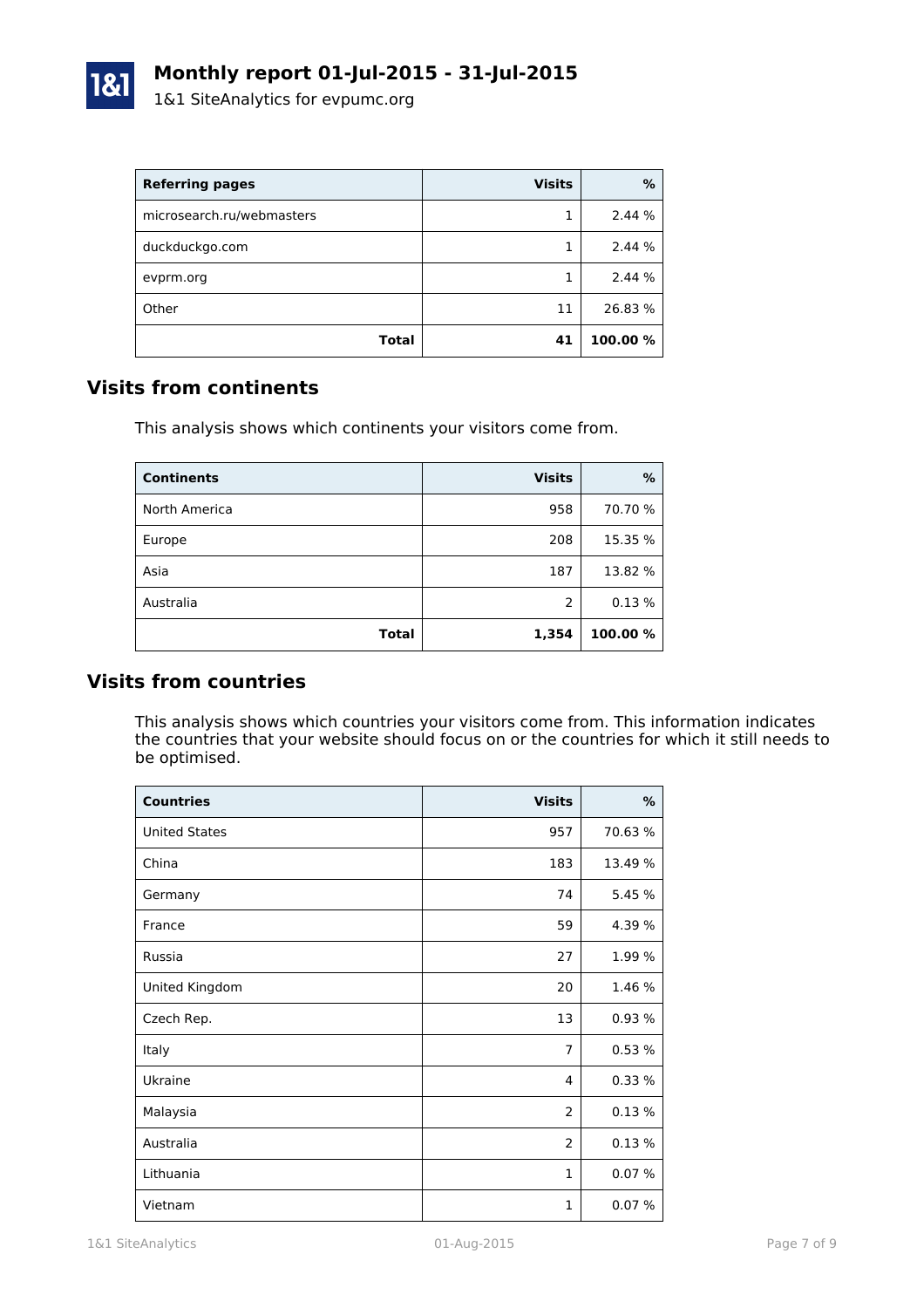| <b>Countries</b>   | <b>Visits</b> | %        |
|--------------------|---------------|----------|
| Thailand           | 1             | 0.07%    |
| Romania            | 1             | 0.07%    |
| Canada             | 1             | 0.07%    |
| Turkey             | 1             | 0.07%    |
| <b>Netherlands</b> | 1             | 0.07%    |
| Finland            | 1             | 0.07%    |
| <b>Total</b>       | 1,355         | 100.00 % |

# **Visits from cities**

1&1

This analysis shows which cities your visitors come from

| <b>Cities</b>            | <b>Visits</b>  | %       |
|--------------------------|----------------|---------|
| US:                      | 409            | 30.15 % |
| US: Washington           | 206            | 15.21 % |
| CN:                      | 165            | 12.15 % |
| <b>US: Mountain View</b> | 130            | 9.56 %  |
| US: Sunnyvale            | 65             | 4.78%   |
| FR:                      | 59             | 4.38 %  |
| DE: Berlin               | 58             | 4.32 %  |
| US: Seattle              | 34             | 2.52 %  |
| US: Las Vegas            | 27             | 1.99%   |
| RU:                      | 26             | 1.93 %  |
| US: Nanuet               | 19             | 1.39 %  |
| CN: Beijing              | 16             | 1.20%   |
| GB:                      | 13             | 0.93%   |
| $CZ$ :                   | 13             | 0.93 %  |
| GB: Newcastle            | $\overline{7}$ | 0.53%   |
| US: Muncy                | $\overline{7}$ | 0.53%   |
| DE:                      | $\overline{7}$ | 0.53%   |
| IT:                      | 6              | 0.46%   |
| US: Simi Valley          | 5              | 0.40%   |
| US: Woodbridge           | 5              | 0.40%   |
| DE: Kiez                 | 5              | 0.40%   |